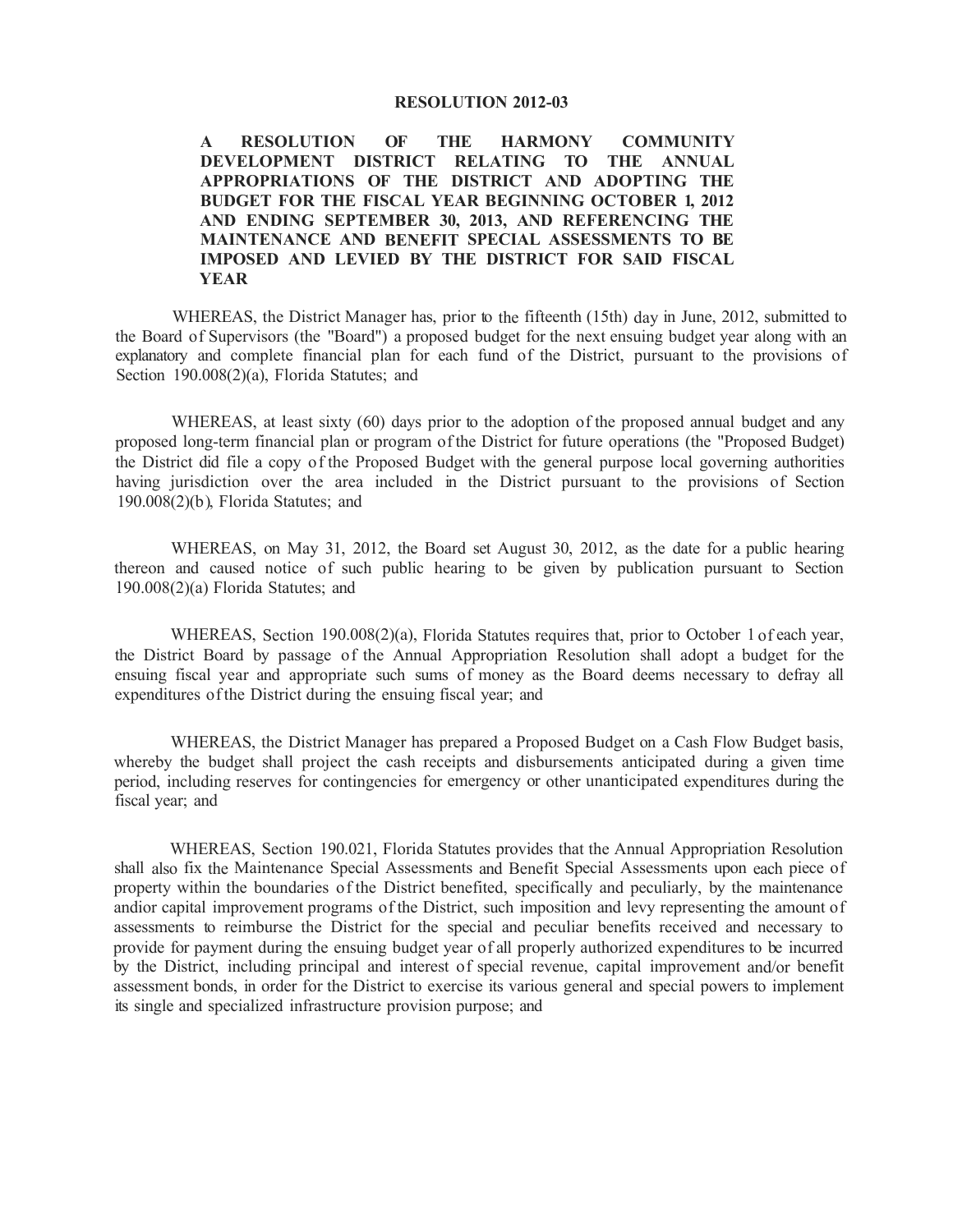WHEREAS, the Assessment Methodology, the Engineer's Cost Report and the non-ad valorem Assessment Roll used with the original District resolutions are incorporated herein and made a part hereof by reference unchanged except as to the amount of the assessments.

WHEREAS, the Board of Supervisors of the Harmony Community Development District finds and determines that the non-ad valorem special assessments it imposes and levies by this Resolution for maintenance on the parcels of property involved will constitute a mechanism by which the property owners lawfully and validly will reimburse the District for those certain special and peculiar benefits the District has determined are received by, and flow to, the parcels of property from the systems, facilities and services being provided, and that the special and peculiar benefits are apportioned in a manner that is fair and reasonable in accordance with applicable assessment methodology and related case law; and

WHEREAS, the Chair of the Board of Supervisors may designate the District Manager or other person to certify the non-ad valorem assessment roll to the State Constitution's Tax Collector in and for Osceola County political subdivision on compatible electronic medium tied to the property identification number no later than 31 August 2012 so that the Tax Collector may merge that roll with others into the collection roll from which the November tax notice is to be printed and mailed; and

WHEREAS, non-ad valorem assessments imposed and levied on the unplatted parcels owned by the landowner/developer are collected by the District through the Manager, not using the uniform collection methodology.

WHEREAS, no authorized budget revisions or transfers shall result m any non-ad valorem assessment per parcel in excess of the amount on the rolls certified hereunder.

WHEREAS, the proceeds from the collections of these imposed and levied non-ad valorem assessments shall be distributed to the Harmony Community Development District by the Tax Collector and the District Manager; and

WHEREAS, the Tax Collector performs the state work in preparing, mailing out, collecting and enforcing against delinquency the non-ad valorem assessments of the District using the Uniform Collection Methodology for non-ad valorem assessments under the direct supervision of the Florida Department of Revenue and the District Manager does not use the uniform methodology; and

WHEREAS, if the Property Appraiser and the Tax Collector have adopted a different technological procedure for certifying and merging the rolls, then that procedure must be worked out and negotiated with Board approval through the auspices of the District Manager before there are any deviations from the provisions of Section 197.3632, Fla. Stat., and Rule 12D-18, Florida Administrative Code.

## **NOW, THEREFORE, BE IT RESOLVED BY THE BOARD OF SUPERVISORS OF HARMONY COMMUNITY DEVELOPMENT DISTRICT;**

Section 1. The provisions of the whereas clauses are true and correct and are incorporated herein as dispositive.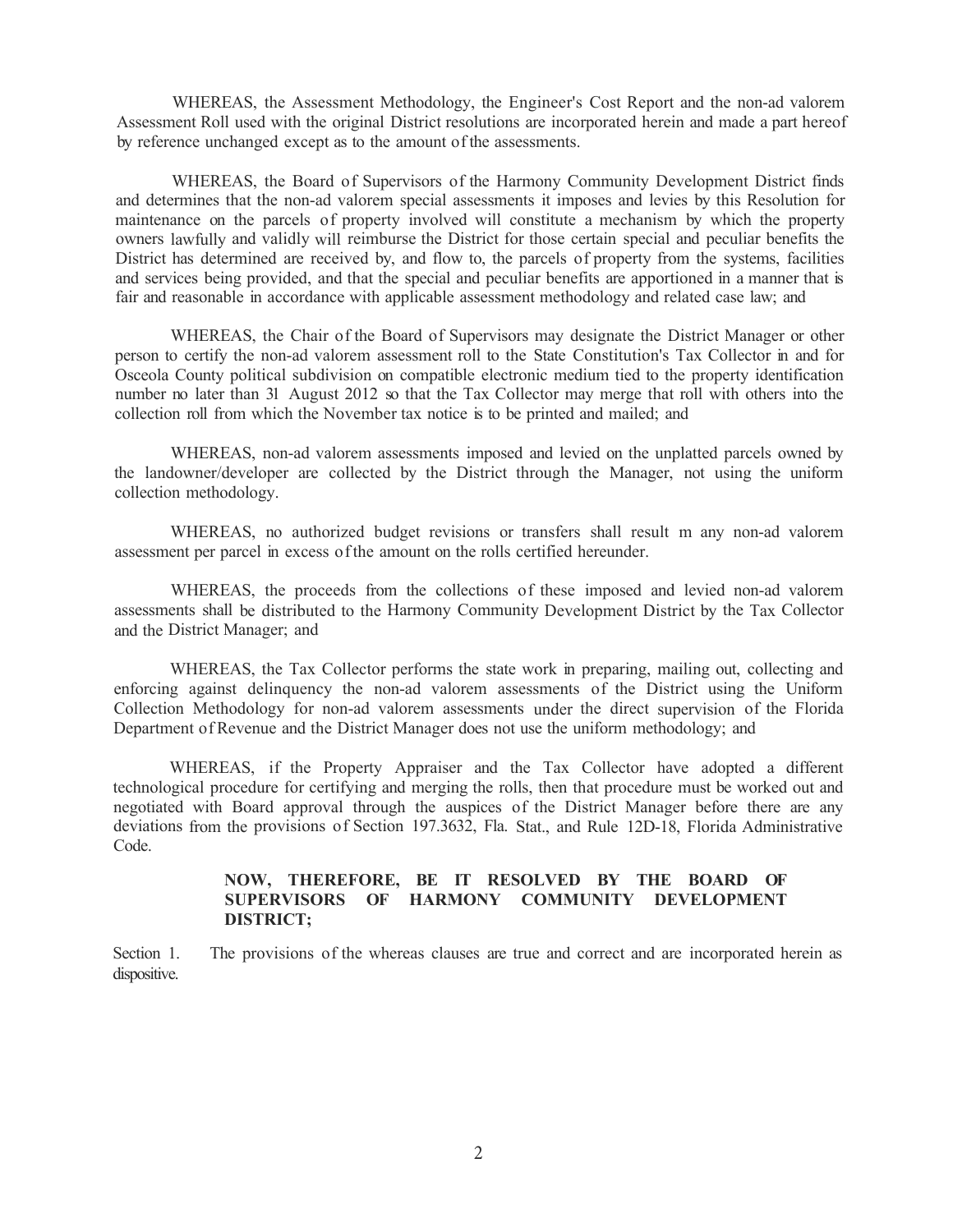## **Section 2. Budget**

- a. That the Board of Supervisors has reviewed the District Manager's Proposed Budget, a copy of which is on file with the office of the District Treasurer and the office of the Recording Secretary, and is hereby attached to this resolution, and hereby approves certain amendments thereto, as shown in Section 2 below.
- b. That the District Manager's Proposed Budget, as amended by the Board, is adopted hereby in accordance with the provisions of Section 190.008(2)(a), Florida Statutes and incorporated herein by reference; provided, however, that the comparative figures contained in the adopted budget may be revised subsequently as deemed necessary by the District Manager to reflect actual revenues and expenditures for the Fiscal Year 2012 and/or revised projections for Fiscal Year 2013.
- c. That the adopted budget, as amended, shall be maintained in the office of the District Treasurer and the District Recording Secretary and identified as "The Budget for the Harmony Community Development District for the Fiscal Year Ending September 30, 2013, as Adopted by the Board of Supervisors on August 30, 2012".

# **Section 3. Appropriations**

That there be, and hereby is appropriated out of the revenues of the Harmony Community Development District, for the Fiscal Year beginning October 1, 2012, and ending September 30, 2013 the sum of  $($ \$ be raised by the applicable imposition and levy by the Board of applicable non-ad valorem special assessments and otherwise, which sum is deemed by the Board of Supervisors to be necessary to defray all expenditures of the District during said budget year, to be divided and appropriated in the following fashion:

| TOTAL GENERAL FUND |  |
|--------------------|--|
| DEBT SERVICE FUND  |  |
| Total All Funds    |  |
|                    |  |

#### **Section 4. Supplemental Appropriations**

The Board may authorize by resolution supplemental appropriations or revenue changes for any lawful purpose from funds on hand or estimated to be received within the fiscal year as follows:

**\$** 

- a. Board may authorize a transfer of the unexpended balance or portion thereof of any appropriation item.
- b. Board may authorize an appropriation from the unappropriated balance of any fund.
- c. Board may increase any revenue or income budget account to reflect receipt of any additional unbudgeted monies and make the corresponding change to appropriations or the unappropriated balance.

The District Manager and Treasurer shall have the power within a given fund to authorize the transfer of any unexpended balance of any appropriation item or any portion thereof, provided such transfers do not exceed Ten Thousand (\$10,000) Dollars or have the effect of causing more than 10% of the total appropriation of a given program or project to be transferred previously approved transfers